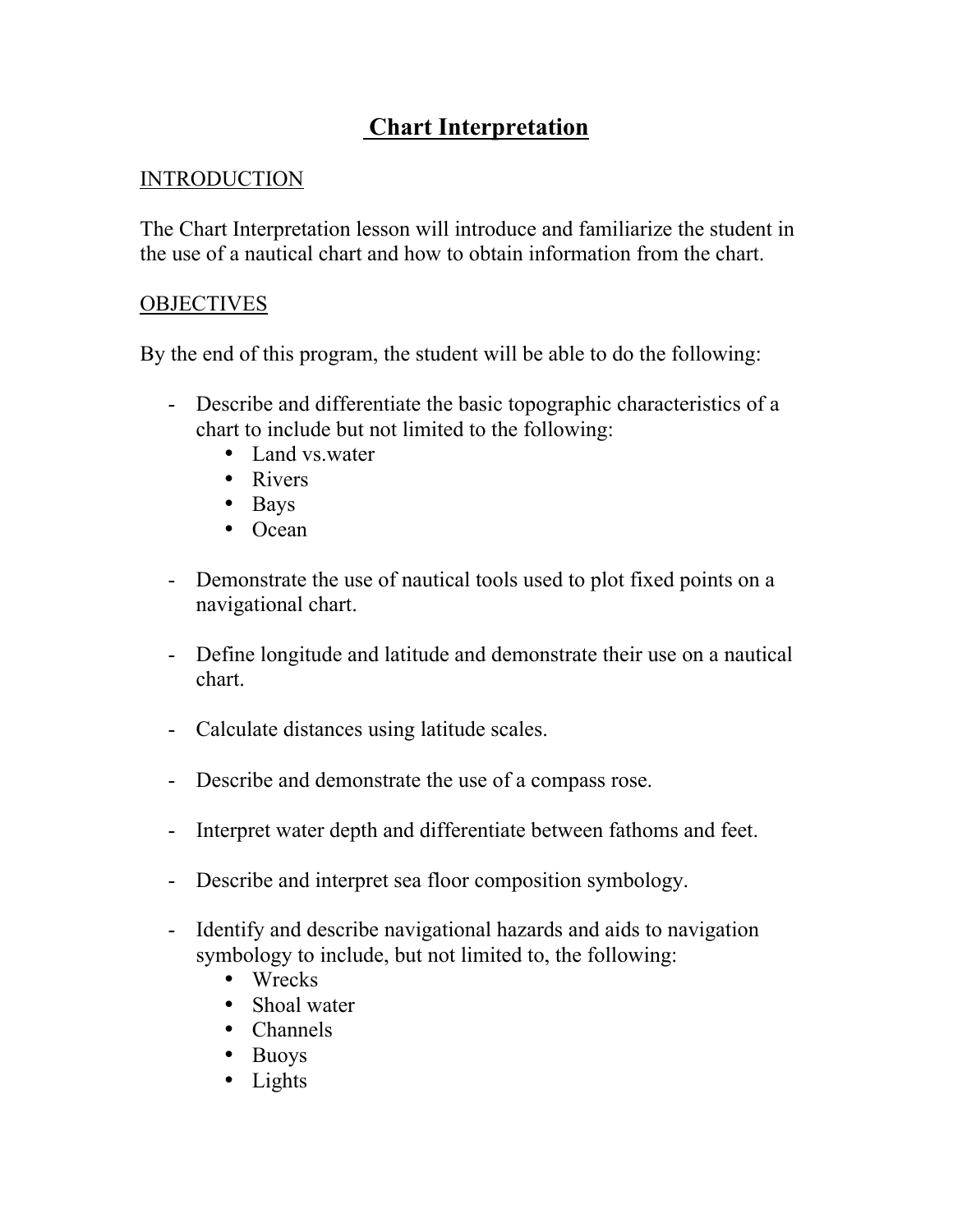## Chart Interpretation

#### 1. Basic Chart Reading

a. Explain that Chart One identifies all symbols on a chart.

- b. Point out the characteristics of a chart:
	- 1) land vs. water
	- 2) ocean
	- 3) bay
	- 4) rivers

#### 2. Longitude and Latitude

- a. Show latitude scales on either sides of the chart.
	- 1) Explain that latitude is a measurement of distance in degrees, north or south of the equator.
	- 2) There are 90 degrees of latitude from the equator to the north pole and 90 degrees of latitude from the equator to the south pole. Above the equator is north, below south.
	- 3) Latitude lines are parallel and the same distance apart.
	- b. Show longitude scales on the top and bottom of the chart.
		- 1) Explain that longitude lines are a measurement of distance, in degrees, east or west from the prime meridian.
		- 2) The prime meridian is the meridian of 0 degrees longitude, which runs through Greenwich, England, and from which other longitudes are reckoned. The prime meridian divides the earth in half, vertically at Greenwich, England.
		- 3) Explain that the lines pass through both the north and south pole, but the lines are not parallel. This makes the earth look like a peeled orange.
- c. Pass out basic latitude/longitude worksheet.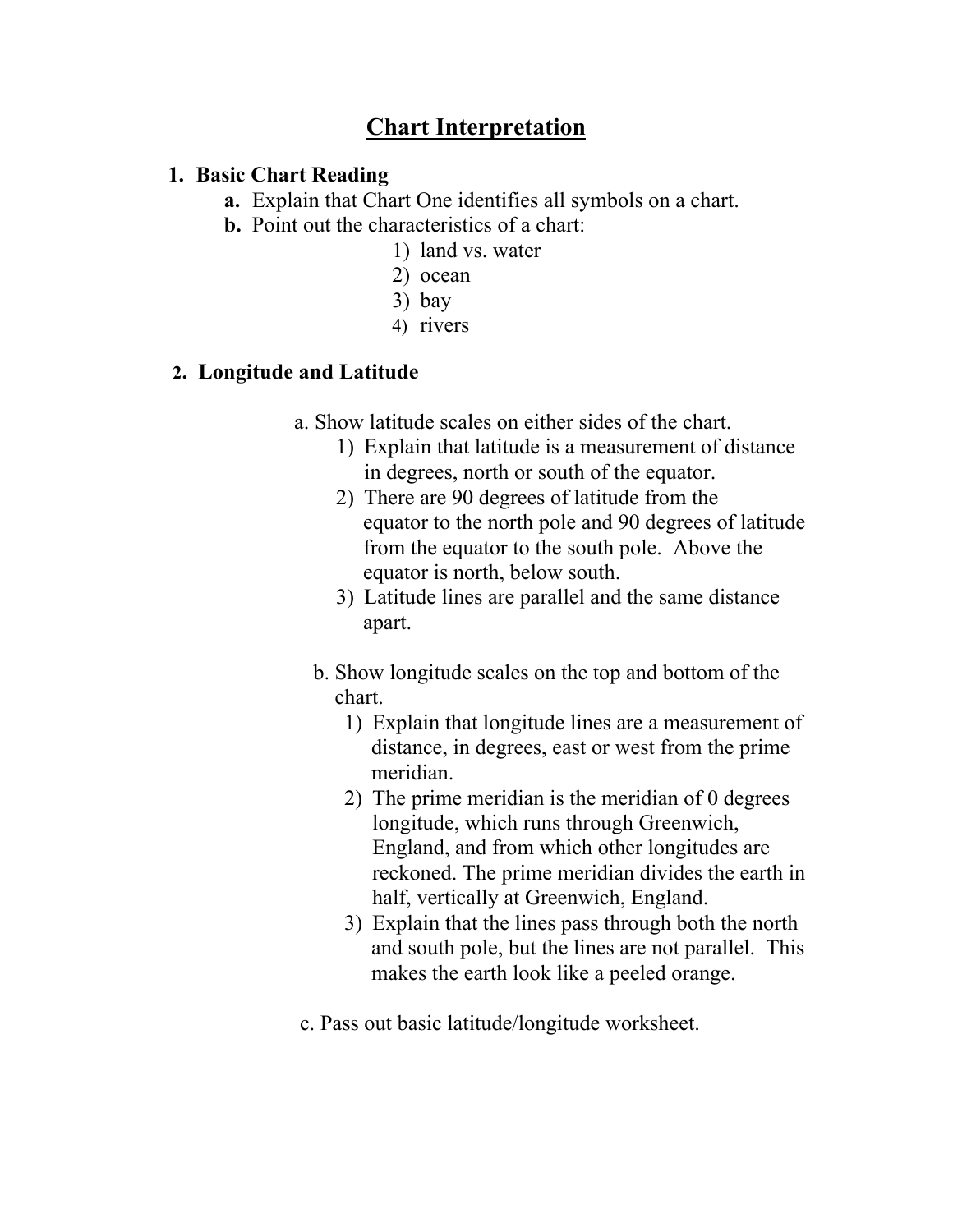## 3. Compass/divider exercise

- a. Show how to use a compass/divider to plot latitude and longitude
	- 1. Show and explain degrees and minutes.
	- 2. Explain that one-minute equals one nautical mile. There are 180 degrees on either side of the prime meridian. Longitude lines to the left of the prime meridian are west (W) lines and to the right are east (E) lines.

## 4. Compass Rose/Bearings

- a. Show where the compass rose is located on the charts.
- b. Show that the compass goes from  $000 359$  degrees. Relate it to a circle of 360 degrees and emphasize that 360=000.
- c. Explain bearings (direction from one point to another point).
- d. The compass rose shows us:
	- 1. true bearings- they are relative to true north and are read from the compass rose on the chart (outer ring)
	- 2. magnetic north- based on the earth's magnetic field, which is always changing (inner ring)
	- 3. local variation- tells the difference between magnetic and true north on that particular chart (located in the center of the compass rose).
		- i. Using parallels, show how to get a bearing from one point to another.

## 5. Water Depth.

- a. Discuss that a fathom is a unit of vertical measurement in the water.
- b. One fathom equals six feet.
- c. Show examples of water depth and convert to fathoms or feet.

## 6. Sea Floor Composition.

a. Discuss that the bottom of the ocean is made up of different types of substances: sand, mud, clay, rocks, shells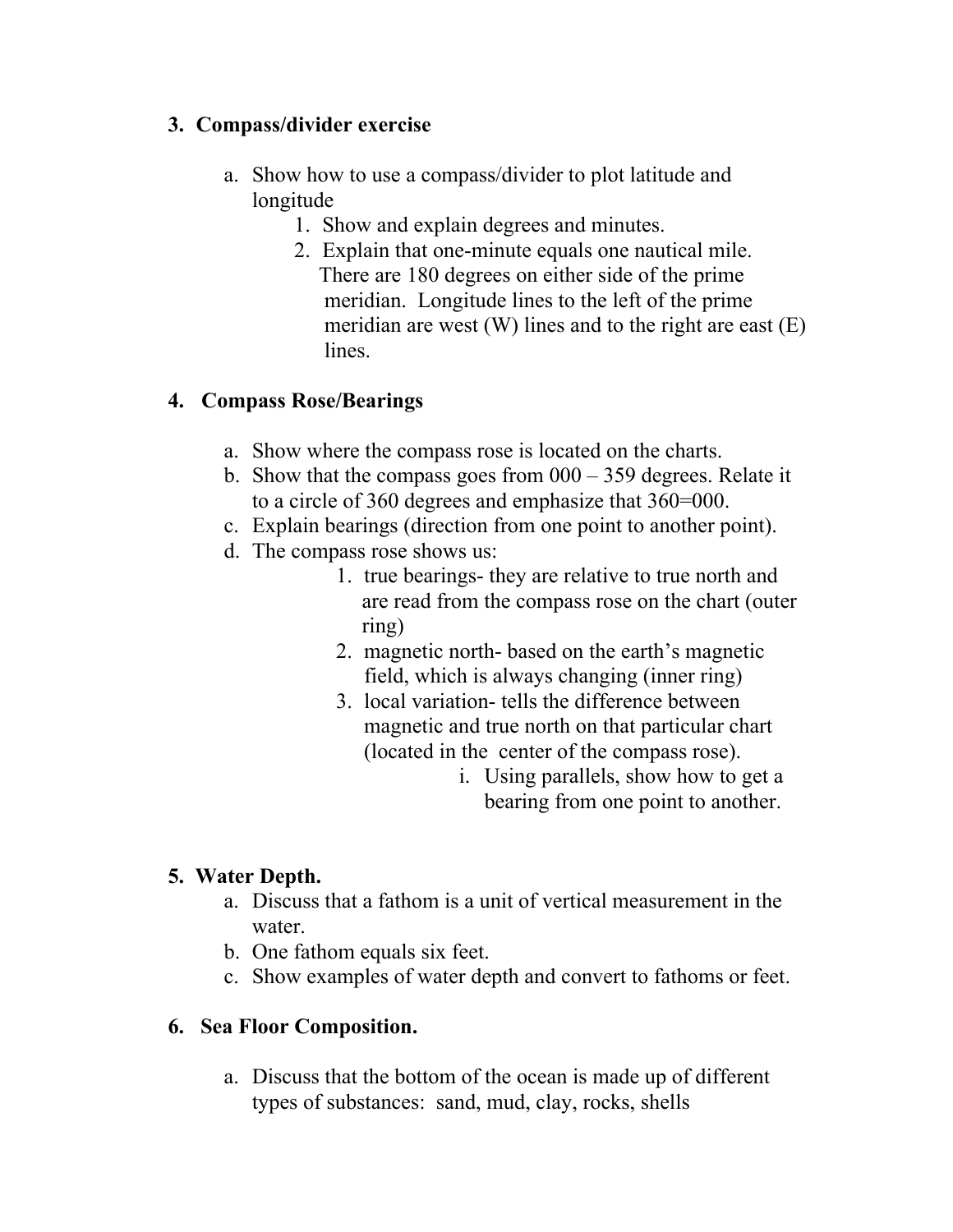- b. Discuss the different symbols and letters that show what the bottom consists of.
- c. Explain that Chart One identifies all of the different symbols and letters on a chart.

### 7. Navigation Hazards/Aids to Navigation Symbology.

e. Discuss different symbols that are found on the chart such as; wrecks, shoal water, hazards to navigation, buoys

#### 8. Plot last known position of the USS Alligator.

#### 9. Pass out chart navigation worksheet.

EQUIPMENT: NOAA nautical charts compasses/dividers parallels NOAA chart #1 or symbology key sharp pencils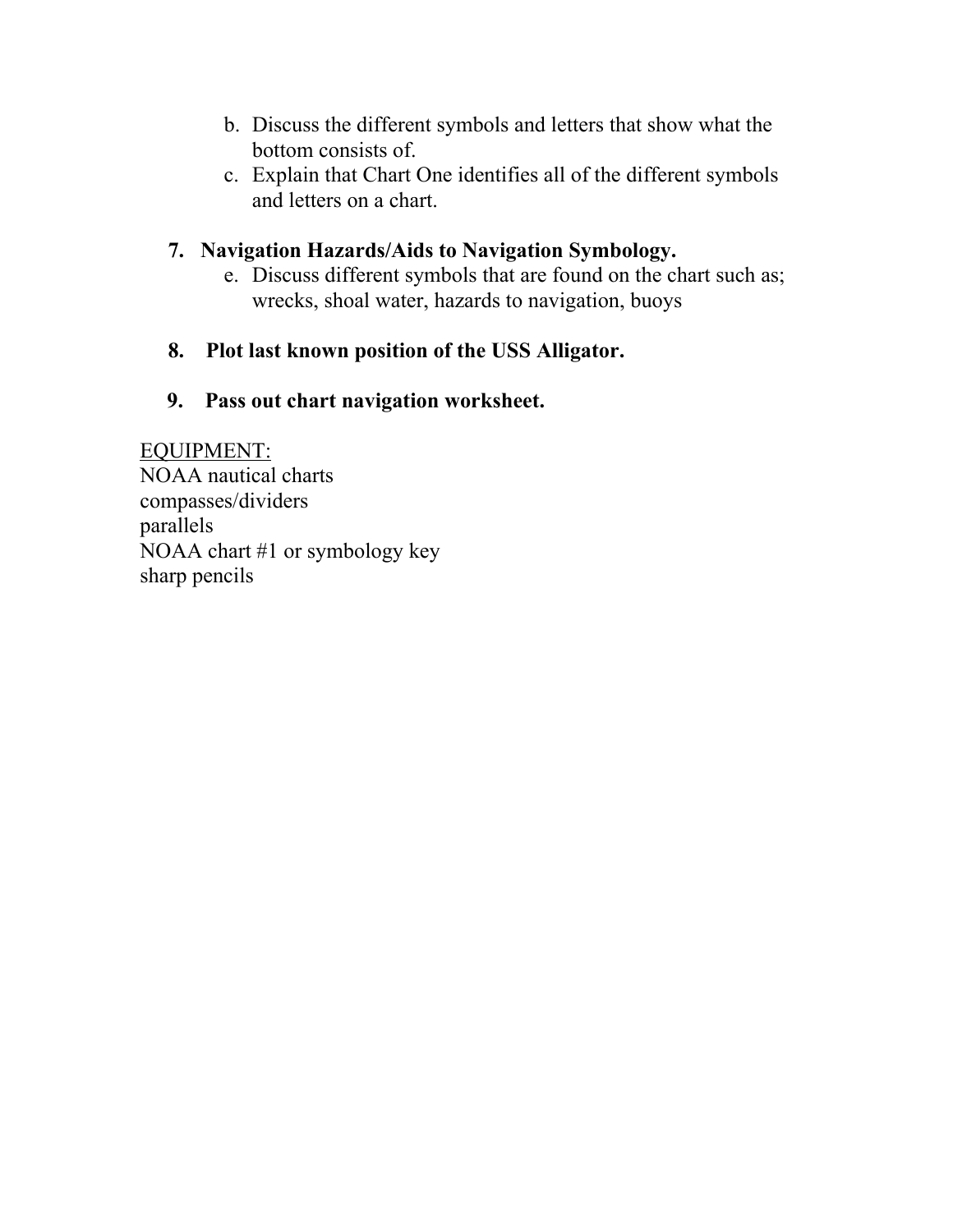#### Chart Work Sheet

- 1. Plot 36 57 N, 075 45 W. At that point, what is the depth of the water in feet/fathoms 2. What does the sea floor consist of 2.
- 2. Plot 37 05.7 N, 075 41.5 W. At this point, what is the depth of the water in feet/fathoms\_\_\_\_\_\_\_? What does the sea floor consist of  $\qquad$  ?
- 3. Plot 37 10.2 N, 075 49.2 W. At this point, what is the hazard to navigation?\_\_\_\_\_\_\_\_\_\_\_\_\_\_\_

 $\frac{1}{2}$ 

- 4. Plot 37 01.3 N, 076 09 W. At this point, what is the aid to navigation?
- 5. Plot point A at 37 N, 076 W, then plot point B at 37 03 N, 075 57.2 W What is the bearing and distance from point A to point B?
- 6. Plot point A at 37 10 N, 076 40 W then plot point B at 37 06 N, 075 35 W. What is the bearing and distance from point B to point A?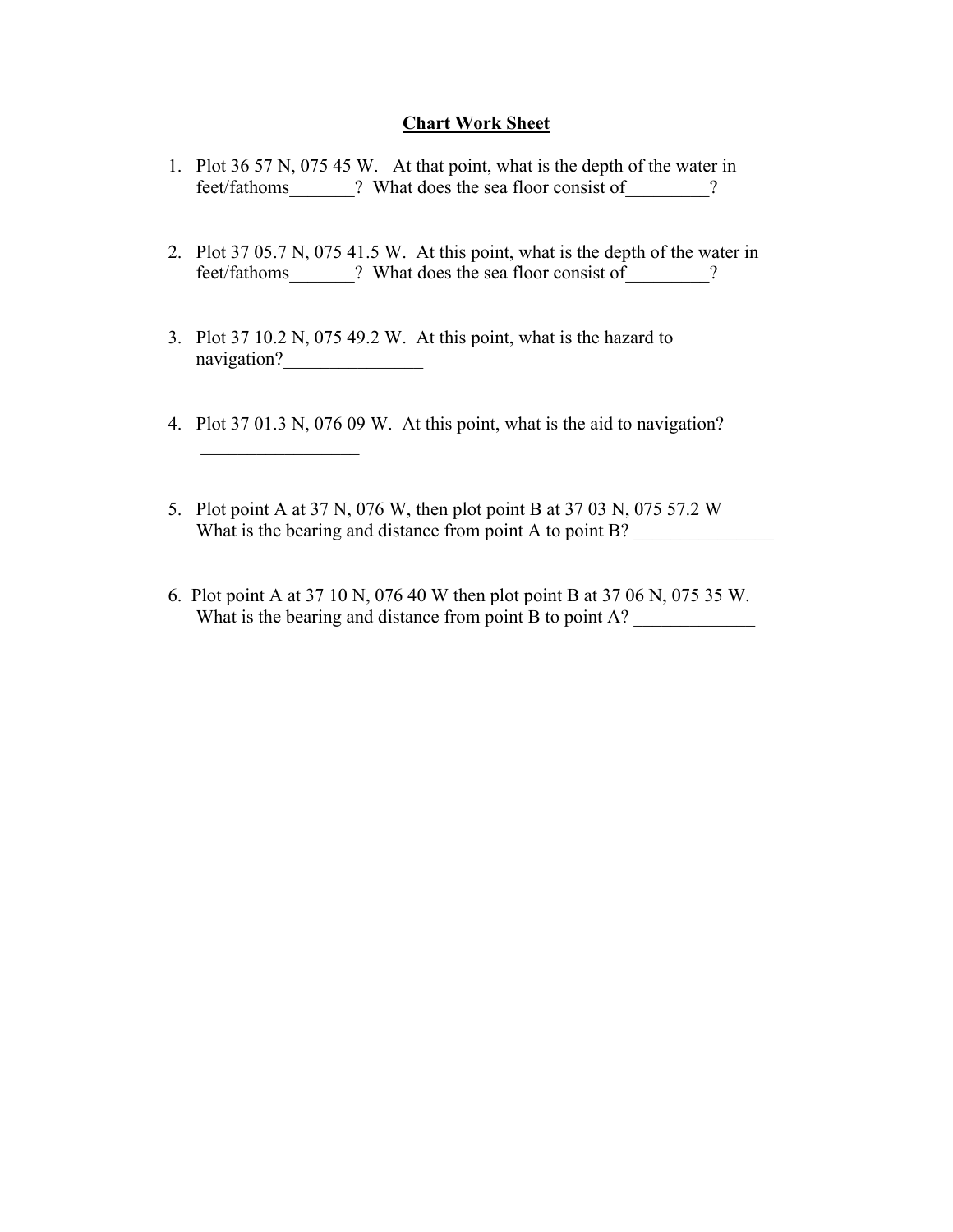|                | Locate the latitude and longitude from the center of each picture. |     |   |      |                |                          |                |  |
|----------------|--------------------------------------------------------------------|-----|---|------|----------------|--------------------------|----------------|--|
|                | Write your answer on the latitude and longitude worksheet.         |     |   |      |                |                          |                |  |
| 25° N          |                                                                    |     |   |      |                |                          |                |  |
| 20° N          |                                                                    |     |   |      |                |                          |                |  |
| 15° N          |                                                                    |     |   |      |                |                          |                |  |
| 10° N          |                                                                    |     |   |      |                |                          |                |  |
| 5° N           |                                                                    |     |   |      |                |                          |                |  |
| $0^{\circ}$ N  | $M$ oll                                                            | 5°W | S | es ⊞ | $10^{\circ}$ E | $15^{\circ} \, \text{E}$ | $20^{\circ}$ E |  |
| $5^{\circ}$ S  |                                                                    |     |   |      |                |                          |                |  |
| $10^{\circ}$ S |                                                                    |     |   |      |                |                          |                |  |
| $15°$ S        |                                                                    |     |   |      |                |                          |                |  |
| $20°$ S        |                                                                    |     |   |      |                |                          |                |  |
| $25°$ S        |                                                                    |     |   |      |                |                          |                |  |
|                |                                                                    |     |   |      |                |                          |                |  |